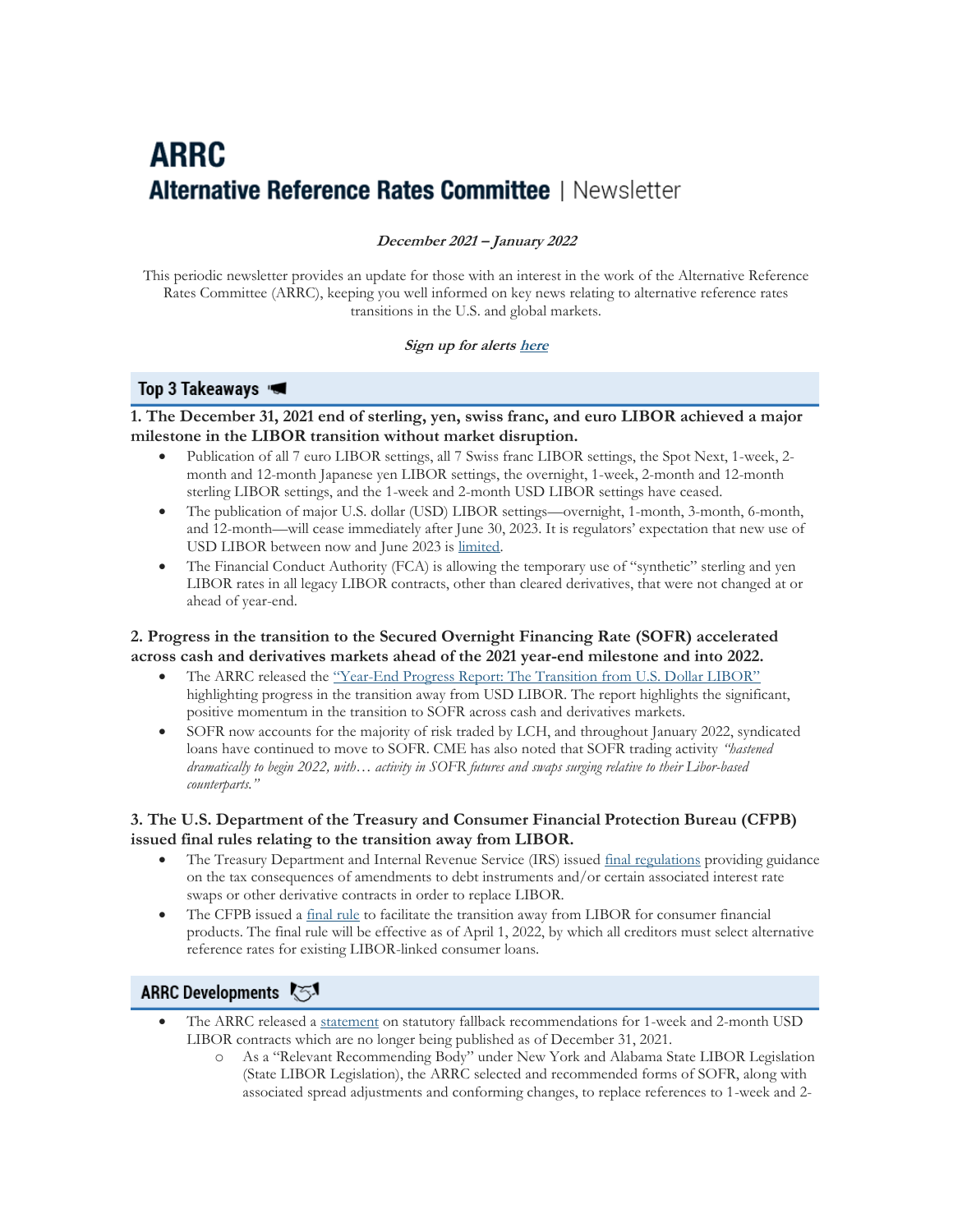month USD LIBOR in certain contracts affected by the State LIBOR Legislation. *More information on the New York State legislation which informed these recommendations can be found in the [FAQs.](https://www.newyorkfed.org/medialibrary/Microsites/arrc/files/2021/ARRC-NYS-Libor-legislation-faq.pdf)*

The ARRC and its member firms submitted a [letter](https://www.newyorkfed.org/medialibrary/Microsites/arrc/files/2021/ARRC-CFTC-No-Action-Relief-Extension-Request.pdf) to request modifications to no-action relief issued by the U.S. Commodity Futures Trading Commission (CFTC). The CFTC issued revised no-action letters to swap dealers and other market participants on December 22, 2021. The letters provide relief particularly to older, legacy swaps and contained conditions for counterparties to qualify for relief.

## U.S. Developments

- The LIBOR transition was on the Financial Stability Oversight Council's (FSOC) agenda at its December [Principals Meeting.](http://www.yorkcast.com/treasury/events/2021/12/17/fsoc/) The discussion on LIBOR included input from a wide swath of key regulators who acknowledged the positive progress made heading into the year end, underscored the importance of transitioning to more durable rates such as SOFR, and highlighted the importance of adopting federal legislation to support the transition of legacy contracts going forward.
	- o Of note, Treasury Secretary Janet Yellen said, *"The market has made a great deal of progress in the transition away from LIBOR. The share of new issuance in secondary market activity tied to LIBOR continues to decline, and the pace of transition to more durable rates like SOFR has accelerated in the past few months. The CFTC-sponsored SOFR First initiative has been helpful in driving the transition in interdealer markets, and the ARRC's formal recommendation of a term SOFR rate has given derivatives markets the tools to increase SOFR liquidity, particularly for business loans."*
- Staff of the U.S. Securities and Exchange Commission (SEC) released a [statement](https://www.sec.gov/news/statement/staff-statement-libor-transition-20211207?utm_medium=email&utm_source=govdelivery) on the LIBOR transition. The SEC statement outlines key issues to consider as the LIBOR transition continues for broker-dealers, investment advisors, and other market participants with LIBOR disclosure obligations.
- The U.S. House of Representatives passed the [H.R. 4616 Adjustable Interest Rate \(LIBOR\) Act of 2021](https://docs.house.gov/billsthisweek/20211206/BILLS-117hr4616-SUSv1.pdf) (Bill) to reduce risks associated with the transition away from USD LIBOR to help effect a fair transition for financial contracts which do not consider the permanent cessation of LIBOR and have no workable fallbacks.
	- o The ARRC [welcomed](https://www.newyorkfed.org/medialibrary/Microsites/arrc/files/2021/ARRC-Press-Release-House-LIBOR-Legislation.pdf) the Bill's passage, noting that the Bill will minimize the risk of disruptive litigation and adverse economic impacts associated with the transition — providing greater certainty to investors, businesses, and consumers as the financial system continues its transition away from LIBOR.
	- o The ARRC will advocate for passage of similar legislation by the Senate and will also advocate for legislative solutions in other states as is needed in case federal legislation does not pass in time.
- Pursuant to the Commodity Futures Trading Commission's Market Risk Advisory Committee's (MRAC) approval of the SOFR First Initiative at its July 13, 2021 meeting, the MRAC Subcommittee on Interest Rate Benchmark Reform issued a [User Guide for Exchange Traded Derivatives Transactions.](https://www.cftc.gov/media/6816/SOFRFIRSTUSERGUIDE/download) 
	- o Of note, the user guide states that, *"all market participants are encouraged to ensure operational capability to transact in SOFR exchange-traded derivatives as soon as possible, and it would be a best practice for all market participants to replace use of LIBOR with SOFR for new contracts, including exchange-traded derivatives, after end-2021".*

### **Market Developments** 111

- LIBOR's regulator, the Financial Conduct Authority, released several updates, including:
	- o [Final messages on LIBOR before end-2021,](https://www.fca.org.uk/news/news-stories/final-messages-libor-end-2021) summarizing the path forward for the 35 LIBOR settings:
	- o [Decisions on the use of LIBOR \(Articles 23C and 21A BMR\),](https://www.fca.org.uk/publication/feedback/fs21-12.pdf) permitting legacy use of the 6 synthetic LIBOR settings (i.e., 1-, 3- and 6-month sterling and Japanese yen LIBOR tenors) by certain supervised entities and prohibiting new use of the remaining USD LIBOR settings (with few exceptions);
	- o [Article 23D Benchmarks Regulation -](https://www.fca.org.uk/publication/libor-notices/article-23d-benchmarks-regulation.pdf) Notice of Requirements, notifying the changed methodology it requires ICE Benchmark Administration Limited to use to calculate the synthetic LIBOR settings; and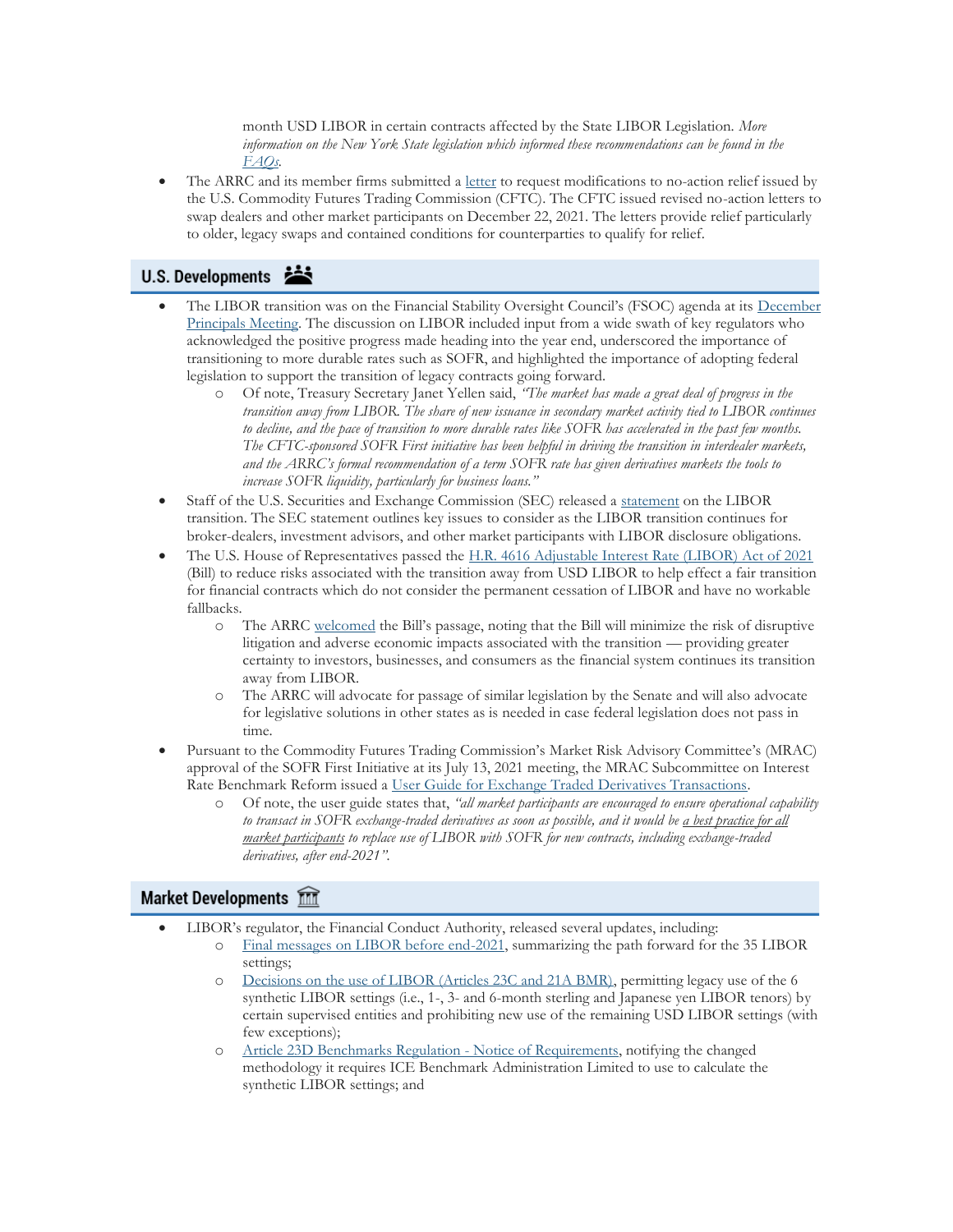- o [Benchmarks Regulation and amendments under the Financial Services Act 2021,](https://www.fca.org.uk/publication/policy/benchmarks-regulation-proposed-amendments-financial-services-bill.pdf) detailing the enhanced powers of the FCA in managing the winddown of critical benchmarks, such as LIBOR.
- ISDA released several updates including:
	- o [Supplement to the 2006 ISDA Definitions](https://www.isda.org/a/mhtgE/Supplement-90-to-the-2006-ISDA-Definitions-2021-ISDA-IBOR-Fallbacks-Supplement_Final.pdf) and a new version of the [2021 ISDA Interest Rate](https://mylibrary.isda.org/document/93db5e80-5dd4-11ec-8549-0242e05cf0ae/contents/944989a0-5dd4-11ec-8549-0242e05cf0ae)  [Derivatives Definitions,](https://mylibrary.isda.org/document/93db5e80-5dd4-11ec-8549-0242e05cf0ae/contents/944989a0-5dd4-11ec-8549-0242e05cf0ae) covering fallbacks for [additional IBOR derivatives](https://www.isda.org/a/TltgE/ISDA-Publishes-New-Fallbacks-for-Additional-IBORs.pdf) (i.e., LIBORs in India, Malaysia, New Zealand, Norway, the Philippines and Sweden);
	- o In conjunction with the International Islamic Financial Market (IIFM), [ISDA/IIFM IBOR](https://www.isda.org/a/HVtgE/IIFM-IBOR-Fallback-Definitions-Booklet-for-Islamic-Hedging-Transactions.pdf)  [Fallback Definitions Booklet for Islamic Hedging Transactions](https://www.isda.org/a/HVtgE/IIFM-IBOR-Fallback-Definitions-Booklet-for-Islamic-Hedging-Transactions.pdf) and [ISDA/IIFM Shari'ah](https://www.isda.org/a/rVtgE/IIFM-IBOR-Bilateral-Amendment-Agreement.docx)-[Compliant Bilateral Amendment Agreement,](https://www.isda.org/a/rVtgE/IIFM-IBOR-Bilateral-Amendment-Agreement.docx) covering [Islamic hedging transactions](https://www.isda.org/a/C2tgE/IIFM-and-ISDA-publish-IBOR-Fallback-Bilateral-Amendment-Agreement-and-Definitions-Booklet.pdf) using USD, euro, sterling, yen and Singapore dollar; and
	- o December's ISDA[-Clarus Risk-Free Adoption Indicator,](https://www.isda.org/2022/01/12/isda-clarus-rfr-adoption-indicator-december-2021/) which increased to an all-time high of 31.7% in December compared to 26.3% in November.
- CME Group reported [2021 Annual, Q4 and Monthly Market Statistics,](https://www.cmegroup.com/media-room/press-releases/2022/1/04/cme_group_reports2021annualq4andmonthlymarketstatistics.html) which included a record SOFR average daily volume of 277,464 contracts across asset classes, an increase of 301%.
- The Loan Syndications & Trading Association published a ["LIBOR Transition Checklist"](https://www.lsta.org/content/libor-transition-checklist-market-advisory/) addressing key considerations for market participants as they prepared for the end of 2021 and the next stage in the "phase-out" of LIBOR. It includes considerations such as non-LIBOR originations, internal system readiness, notices and best practices for amendments.

## International Developments <sup>@</sup>

- The UK Government passed the Critical Benchmarks (References and Administrators' Liability) Act [2021](https://www.legislation.gov.uk/ukpga/2021/33/contents/enacted) providing safe harbor provisions to support the wind-down of critical benchmarks.
- The European Securities and Markets Authority published official [guidelines](https://www.esma.europa.eu/sites/default/files/library/esma81-393-288_guidelines_on_methodology_oversight_function_and_record_keeping_under_the_benchmarks_regulation.pdf) on methodology, oversight function, and record keeping under the Benchmarks Regulation, following its consultation in 2021. The guidelines, mainly pertaining to the competent authorities, will take effect on May 31, 2022.
- The Financial Services Agency (FSA) and Bank of Japan (BOJ) released a [statement](https://www.fsa.go.jp/en/policy/libor/toughlegacy211125_en.pdf) on the use of synthetic yen LIBOR in response to the Final Report on the Results of the Public Consultation on the [Treatment of Tough Legacy Contracts in Japan](https://www.boj.or.jp/en/paym/market/jpy_cmte/cmt211119a.pdf) published by the Cross-Industry Committee on Japanese Yen Interest Rate Benchmarks.
	- o Throughout 2022, the FSA and BOJ will monitor financial institutions on their use of synthetic yen LIBOR, particularly the rationale for using synthetic LIBOR and the progress of transitioning to alternative reference rates.
- The Bank of England amended [BTS 2015/2205](https://www.bankofengland.co.uk/paper/2021/derivatives-clearing-obligation-introduction-of-contracts-referencing-tona-ps) to include Overnight Index Swaps (OIS) that reference the Tokyo Overnight Average Rate (TONAR), which will come into force on January 31, 2022. TONAR OIS contracts with an original maturity between 7 days and 30 years will be subject to the derivatives clearing obligation under the European Market Infrastructure Regulation.
- The Canadian Alternative Reference Rate (CARR) working group published a [whitepaper](https://www.bankofcanada.ca/wp-content/uploads/2021/12/CARR-Review-CDOR-Analysis-Recommendations.pdf) analyzing and providing recommendations on the future of the Canadian Dollar Offered Rate (CDOR). In summary, CARR recommends (i) no new CDOR issuances after June 30, 2023 (with limited exceptions) and (ii) Refinitiv Benchmark Services (UK) Limited (RBSL), CDOR's administrator, cease publication of CDOR after June 30, 2024.
	- o In response to the whitepaper, RBSL [intends](https://www.refinitiv.com/en/media-center/press-releases/2021/december/refinitiv-responds-to-white-paper-by-the-canadian-alternative-reference-rate-working-group-regarding-cdor) to conduct its own analysis and engage with market participants to determine a path forward for the use of CDOR. Additionally, the International Swaps and Derivatives Association (ISDA) released a [statement](https://www.isda.org/a/zstgE/ISDA-Statement-on-CARR-and-RBSL-Announcements-on-CDOR-Final.pdf) that these announcements do not constitute an index cessation event under the ISDA 2020 IBOR Fallbacks Supplement or the ISDA 2020 IBOR Fallbacks Protocol.

## **SOFR Market Liquidity**

Since SOFR's publication, approximately \$1.24 trillion notional in floating rate notes tied to SOFR have been issued, with approximately \$360 bn outstanding notional at December month-end.